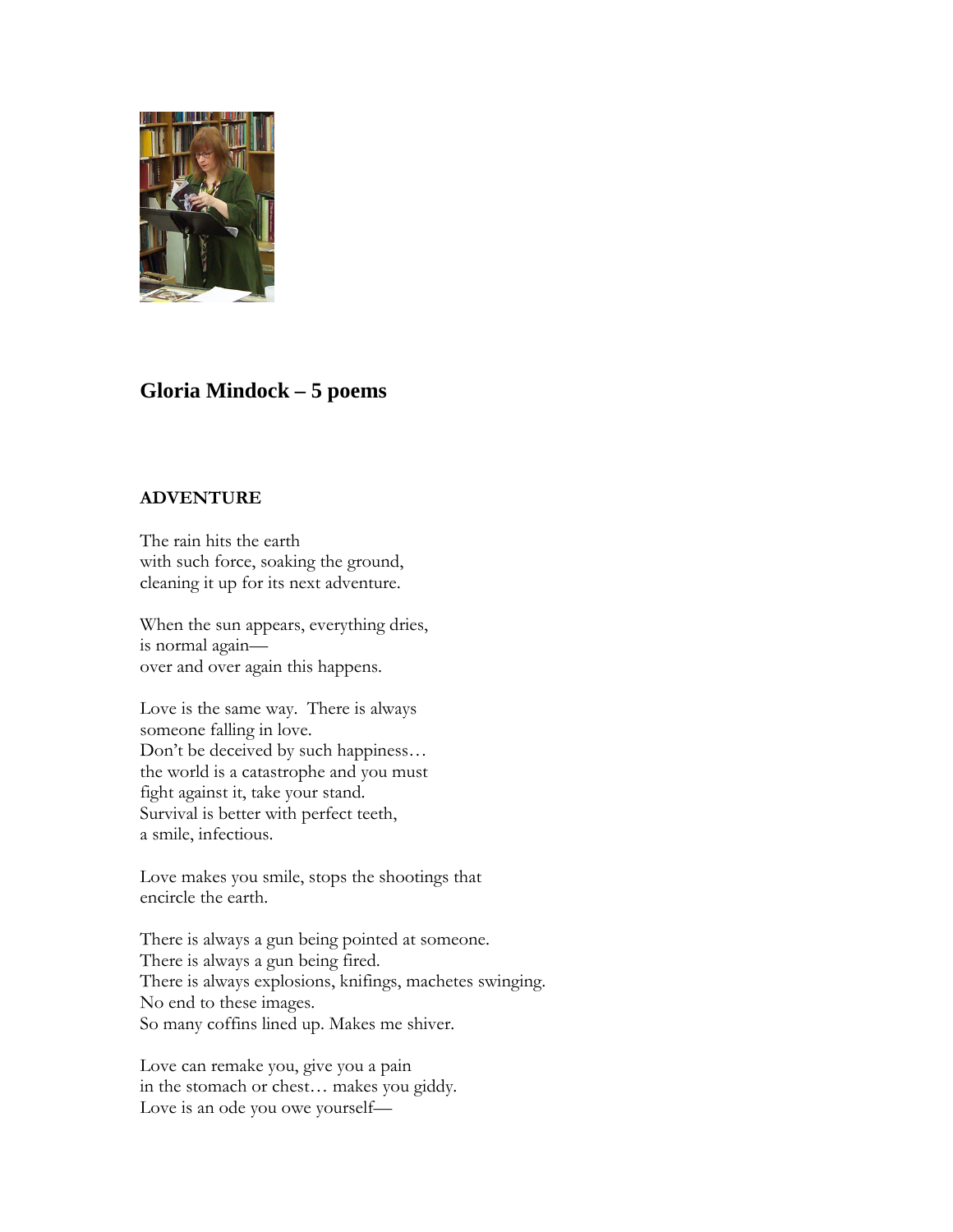walk down the street and the road will follow.

Misery is something you slip on once in awhile. A nightmare, you can wake up from, with eyes open, no tears shed, an eternity…

You breathe a sigh of relief. You aren't alone. Your flesh was only asleep.

#### **Don't**

Don't tell me my writing is too graphic for you as you sit in your nice apartment, enjoying the day, sleeping peacefully at night.

You can do this, they can't.

Laying on the ground in the dirt, afraid to sleep, the villagers wait for death, machine guns, knives, to take them out. Women are raped, clothes taken, left to die in their nudeness.

Don't ask why I write about the horrors in the world. It could be you. But it is not. Can you imagine what it would be like to have your son killed if he is 5 or younger or your daughter taken, or your children with no legs?

Tell me, where do these people go for help. You know where to go.

Don't ask me to stop talking of the atrocities. Maybe someday, you will remember me, maybe someday, you won't have your comfortable place.

No wishes for you. All the stars have fallen. Pick one up by the side of the road and get busy.

# **DÉJÀ VU**

On a TV show, I saw the building I loved, while on the way to the Vatican.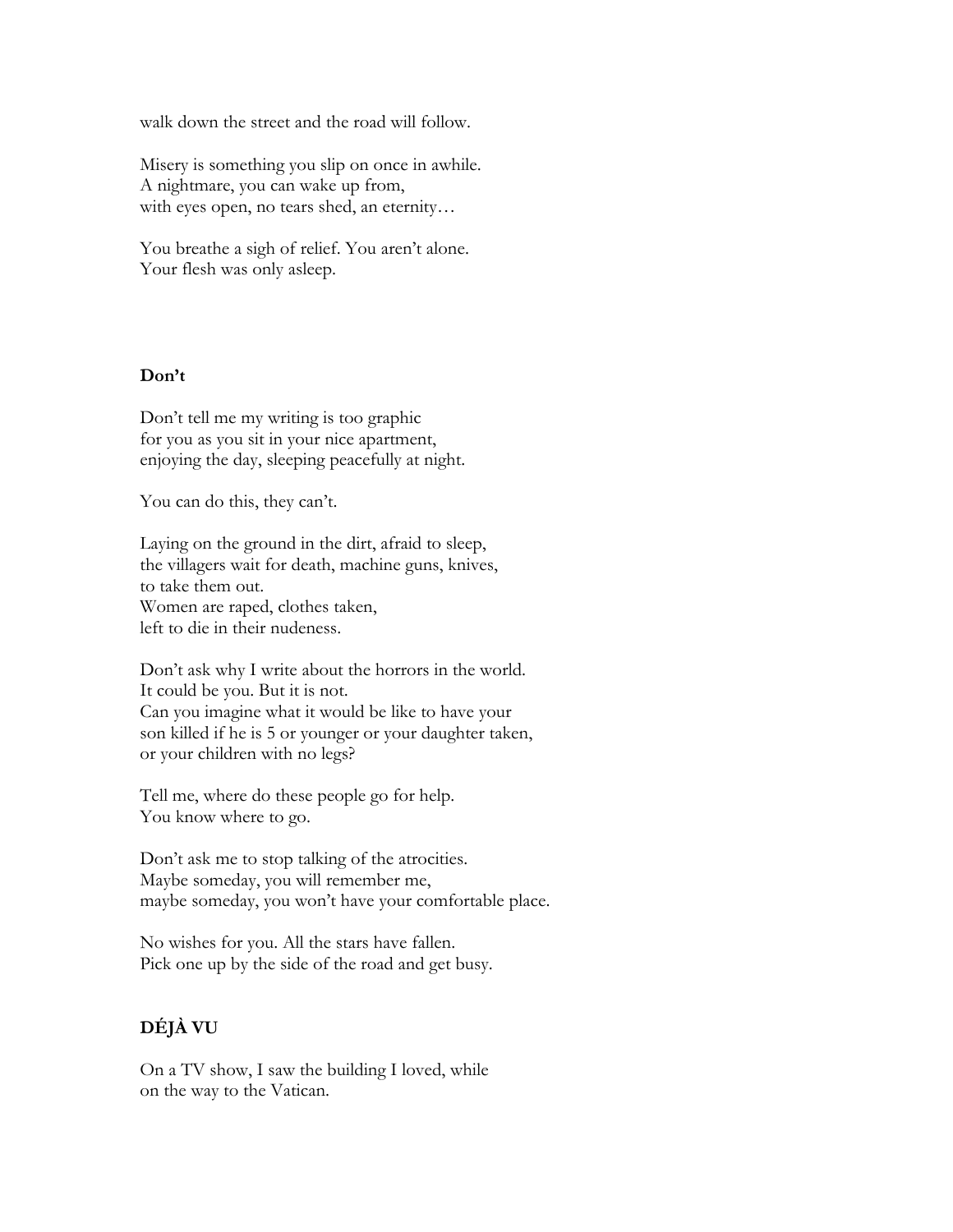Is this a sign, I should be opening doors with blind devotion? But what will it be devoted to? The color of the building, the oldness, the shutters? What does it look like inside? Is it beautiful or ugly, like some of the uniforms I wore early in life. Why do I want to go back and knock on the door? Will anyone let me in to take a peek at my heart?

### **THE ALPS**

I look out of the plane window at beauty. The Alps go on with no end in sight. These mountains are strong enough to take over the world, snow-caps their armor.

The mountains move and crush evil, a dream I know. A canvass I want to see forever. I want to live among them…

Looking closely, a face is revealed to me, a brief moment of clarity happens. God is rising into the air with hand reaching out to the plane.

Such grace awakens the earth if you look. For most in this world, it is too late.

# **MELODY**

For years, no one could rejoice. Talking was in whispers. No one could laugh.

The people, in the village, were dying. Walking like zombies, existing only… One by one, they all died a horrifying death. Bodies rotting, maggots crawling into their mouths a feast.

What will you tell your children about this world? about the dying, about the cruel dictators, the sound of